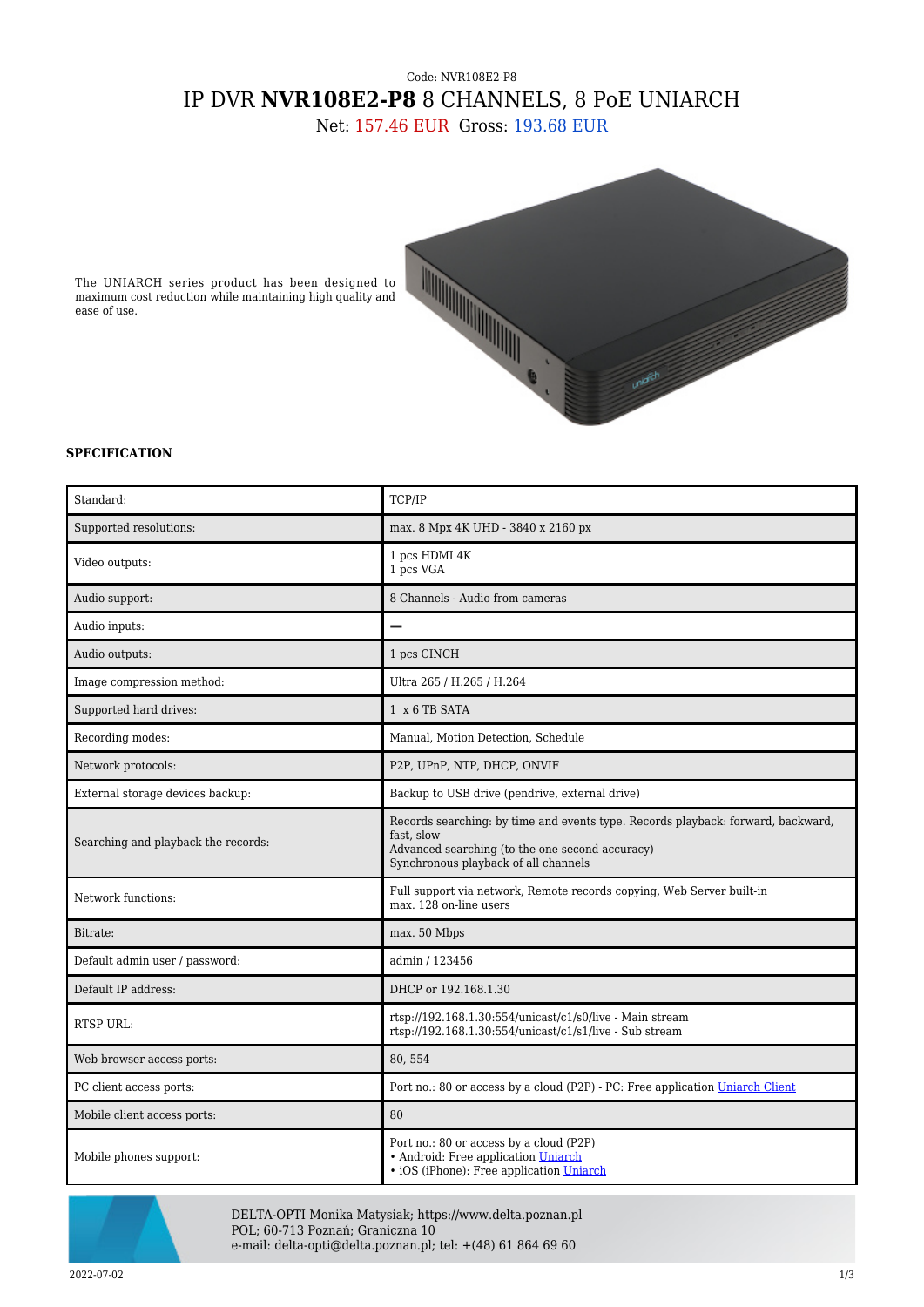| Alarm inputs / outputs:          | -                                                                                   |
|----------------------------------|-------------------------------------------------------------------------------------|
| PTZ control:                     | IP Speed Dome Cameras                                                               |
| Motion Detection:                | ✓                                                                                   |
| USB:                             | 2 x USB 2.0                                                                         |
| Mouse support:                   | ✓                                                                                   |
| IR remote controller in the set: |                                                                                     |
| Switch PoE:                      | 8-port PoE Switch built-in, 30 W / Channel, PoE (802.3af/at)                        |
| Maximum total switch load:       | 75 W                                                                                |
| Power supply:                    | 52 V DC / 1.8 A (power adapter included)                                            |
| Power consumption:               | $\leq$ 9 W (without HDD)                                                            |
| Weight:                          | $0.94$ kg                                                                           |
| Dimensions:                      | 260 x 243 x 46 mm                                                                   |
| Supported languages:             | Polish, English, Czech, French, Spanish, Dutch, German, Portuguese, Slovak, Italian |
| Manufacturer / Brand:            | UNIVIEW / UNIARCH                                                                   |
| Guarantee:                       | 3 years                                                                             |

## **PRESENTATION**

Top view:



Rear panel:



See how to mount a hard disk drive and configure the recorder:

In the kit:

:



Example captures of device interface:



DELTA-OPTI Monika Matysiak; https://www.delta.poznan.pl POL; 60-713 Poznań; Graniczna 10 e-mail: delta-opti@delta.poznan.pl; tel: +(48) 61 864 69 60

2022-07-02 2/3